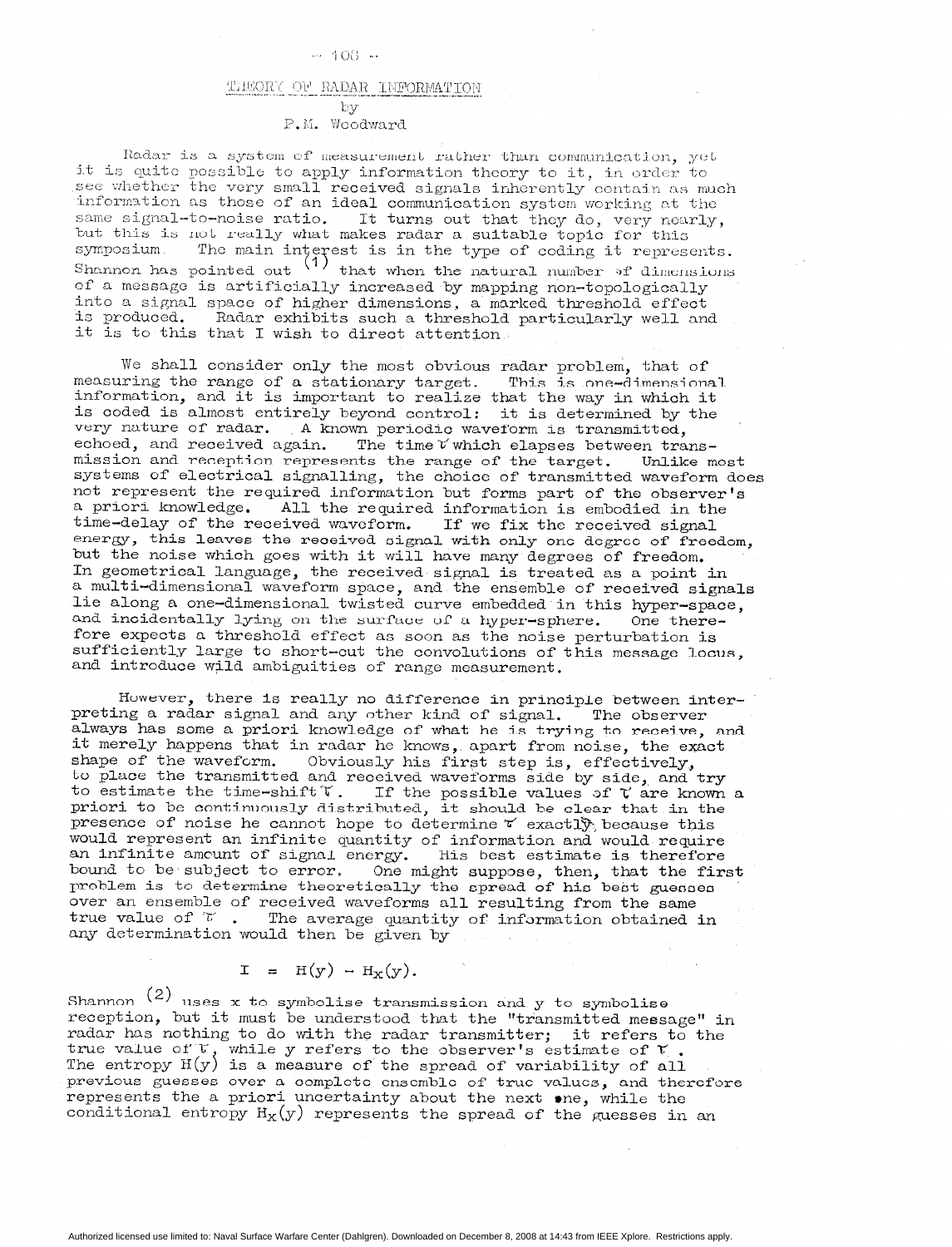ensemble in which the true value is fixed and only the noise-sample is different. This might seem to be the obvious approach, but it is not altogether satisfactory because it appears to contain subjectives elements. It appears to depend on the particular way in which the observer makes his guess. If he were no good at guessing, Hx(y) would<br>be large and the quantity of information small. The <u>maximum</u> quantity of<br>information latent in the received waveform could only be evaluated by this method by giving rules for making the best possible guess.

This whole difficulty is avoided by starting from the alternative formula.

$$
I = H(x) - H_v(x)
$$

Here  $H(x)$  is the entropy of the a priori distribution for the true value of  $\tau$  , not the guessed value. The equivocation,  $\mathrm{Hy(x)}$ , represer the observer's uncertainty about the true value of  $\mathfrak v$  on any one vecasio i.e. when the received waveform is fixed. We have, then, to consider a fixe received waveform, arising from a true range  $V_{\Omega}$  say, and find out from it, not simply the most probable value of  $\tilde{v}$  it might represent, but a complete probability distribution for all possible values of  $\mathscr V$ . This is not subjective at all: it represents the matter-of-fact frequency distribution of those values of t'which could have given rise to this particular  $\tau_o$ -waveform. The whole problem thus centres round two distribut called  $\mathrm{p}_\mathrm{O}(\mathrm{v})$ the a priori distribu and the a posteriori distribution denoted  $p_1(t)$ . The differe of the two corresponding entropies is the quantity of information gained.

Without entering into too much mathematical analysis, we may indicated with  $\alpha$ in outline how  $p_1(\mathfrak{r})$  is found, because this is really the heart of the Problem. Let us suppose that the received waveform is observed for a duration of time  $D$ , and denote it by

$$
y(t) = u(t - \tau_0) + n(t),
$$

where  $u(t)$  is what would have been received with no time-de noise n(t  $\tau_{\cap}'$  and no and is presumed known to the observer. If he supposes the tru value of the range to be  $\mathfrak r$  , he calculates that the noise would have to be

$$
y(t) - u(t - t),
$$

The probability of such noise then determines inversely  $(3)$  the probability that his hypothesis  $\widetilde{v}$  was correct. Now the probability density for the random noise fluctuation in its multi-dimensional waveform space is proportional to

– W/N<br>e

where W is the total energy of the noise over the interval  $D$ , and  $N<sub>O</sub>$  is the mean noise power per unit bandwidth, so the probability density in favour of the hypothesislis given by

$$
p_1 \t( ) = \t{exp} \left[ -\frac{1}{N_0} \int_{D} \left\{ y(t) - u(t - ) \right\}^2 dt \right]
$$

if the a priori probability distribution  $p_{\rm O}$  (T) is uniform. We shall in fact take  $p_{0}$  ( $\gamma$ ) to be uniform over an arbitrary interval *of* range T, with which it is assumed that  $\sqrt{v}$  is known to lie. (This a priori interval T may be less than or equal to the repetition period of  $u(t)$ .) Consequent  $\mathbf{p}_1$  (v), is only defined over the interval T and  $\lambda$  must be chosen to normalize it accordingly. We may note in passing that the most probable value of  $\gamma$ is that which gives the least mean square departure of y from  $u(t - v')$ .

Any factors in the expression for  $p_1(k')$  which do not depend on  $k'$  may obviously be absorbed into the normalizing constant, and if D is an integ multiple  $\sigma f$  the repetition period, we are left only wit

$$
p_1(\tau) = \lambda \exp \left[ \frac{2}{N_0} \int_D y(t) u(t - \tau) dt \right]
$$

Authorized licensed use limited to: Naval Surface Warfare Center (Dahlgren). Downloaded on December 8, 2008 at 14:43 from IEEE Xplore. Restrictions apply.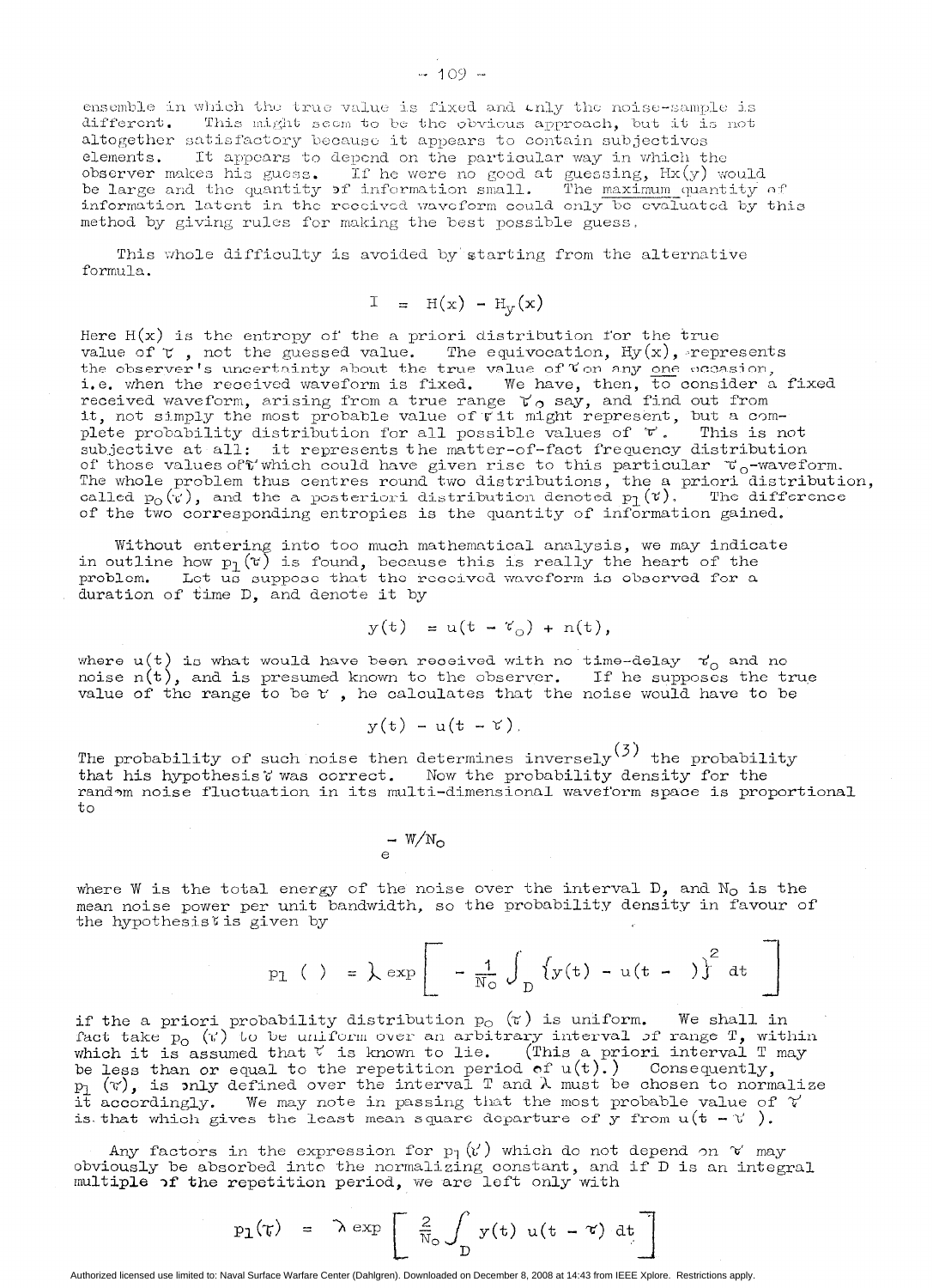#### $-110 -$

This expression is interesting because the integral in it has the familiar form of the output from a linear filter whose impulse response is  $u(-t)$ , the time-reverse of the transmitted waveform, and whose input is simply the received waveform  $y(t)$ . The limits of integration for such a filter, however, would go from t-D to t, whereas the limits above are quite fixed. To follow up this question woul take too long, but it does have an interesting bearing on the topic  $\sim$ optimum filtering, and especially on the result of Van Vleck and Middleton  $(4)$  that just such a filter would give the maximum peak signal-to-noise ratio,

Having decided on a form for  $p_0(\tau)$  and derived an expression for  $p_1(Y)$ , there would seem to be nothing to prevent us, in principle, from calculating the corresponding entropies  $H_0$  and  $H_1$  forthwith. Indeed, calculating the corresponding entropies  ${\tt H}_{\tt O}$  and  ${\tt H}_{\tt I}$  forthwith. Indeed H<sub>o</sub> can be seen immediately to equal log T, but the calculation of H<sub>l</sub> takes much longer and cannot be obtained without first investigating the properties of  $p_1(r)$ . This distribution itself is, in any case, more important both theoretically and practically than its entropy, for while the entropy enables us to determine the quantity of information for comparison with Shannon, it leaves the interpretation of the information - or lack of it - entirely out of account. We may begi examining  $p_1(\gamma)$  by writing the full expression for the received waveform in place of  $y(t)$  in the integral. Then

where

$$
p_1 (t) = \lambda e^{g(t) + h(t)}
$$
  
\n
$$
g(t) = \frac{2}{N_0} \iint_D u(t - t_0) u(t - t) dt
$$
  
\n
$$
h(t) = \frac{2}{N_0} \int_D n(t) u(t - t) dt
$$

It will be seen that  $g(x)$  is obtained from the signal actually received, and  $h(r)$  from the noise. An observer, it must be remembered, coul form  $_{\rm P1}$  ( $_{\rm V}$ ) after any one observation, but he could not of cours determine  $g(\mathbf{t})$  and  $h(\mathbf{t})$  separately as we are doing.

Consider first the "signal function"  $g(\tau)$ . The waveform  $u(t)$  which generates it, is a high-frequency function of t and this makes  $g(Y)$ a high-frequency function of  $\mathfrak{c}$  , but the envelope of  $g(\mathfrak{r})$  is slow. varying (by comparison with the carrier) because it is controlled by the bandwidth of  $u(t)$ . For the present, let us forget the carrier in  $g(7)$ to which we shall return at the end, and concentrate on the envelope alone. It is almost obvious and not difficult to show mathematically, that this has a maximum at  $\Upsilon$  =  $\Upsilon_o$ , where its value is 2E/N<sub>o</sub>, E being the tot received signal energy. In fac peak at  $\mathcal{T}_0$  and be negligi the envelope of  $g(V)$  will have a sin if not precisely zero, elsewher last is not a mathematical deduction, it is a statement applying to practical waveforms, whether amplitude or frequency modulated, and is the very feature by which the suitability of any waveform for radar may be judged. It ensures that the message-locus is well spread out in wavef space.

The "noise function"  $h(Y)$  has certain features in common with the signal function. It has, for example, a slowly varying envelope controlled by the bandwidth of  $u(t)$ , but it is a stationary random function of  $Y$ , and has all the characteristics of noise which has passed through a high-frequency pass band filter, except that the RMS value Jf its envelope is  $2\sqrt{\mathrm{E/N_\mathrm{O}}}$ , which happens to increase as the received signal energy increases.

We now have sufficient facts to discuss all that is of qualitative importance about the a Posteriori distribution. It is clear, to start with, that  $p_1(\tau)$  is partly a random function of  $\tau$ , owing to the presence of h $(t)$ . It may seem a confusing idea that a probability distribution should-itself be random, but it is simply a matter of being clear about ensembles. The distribution  $p_1(r)$  represents the frequency with which various ranges  $r$  could give rise to the exact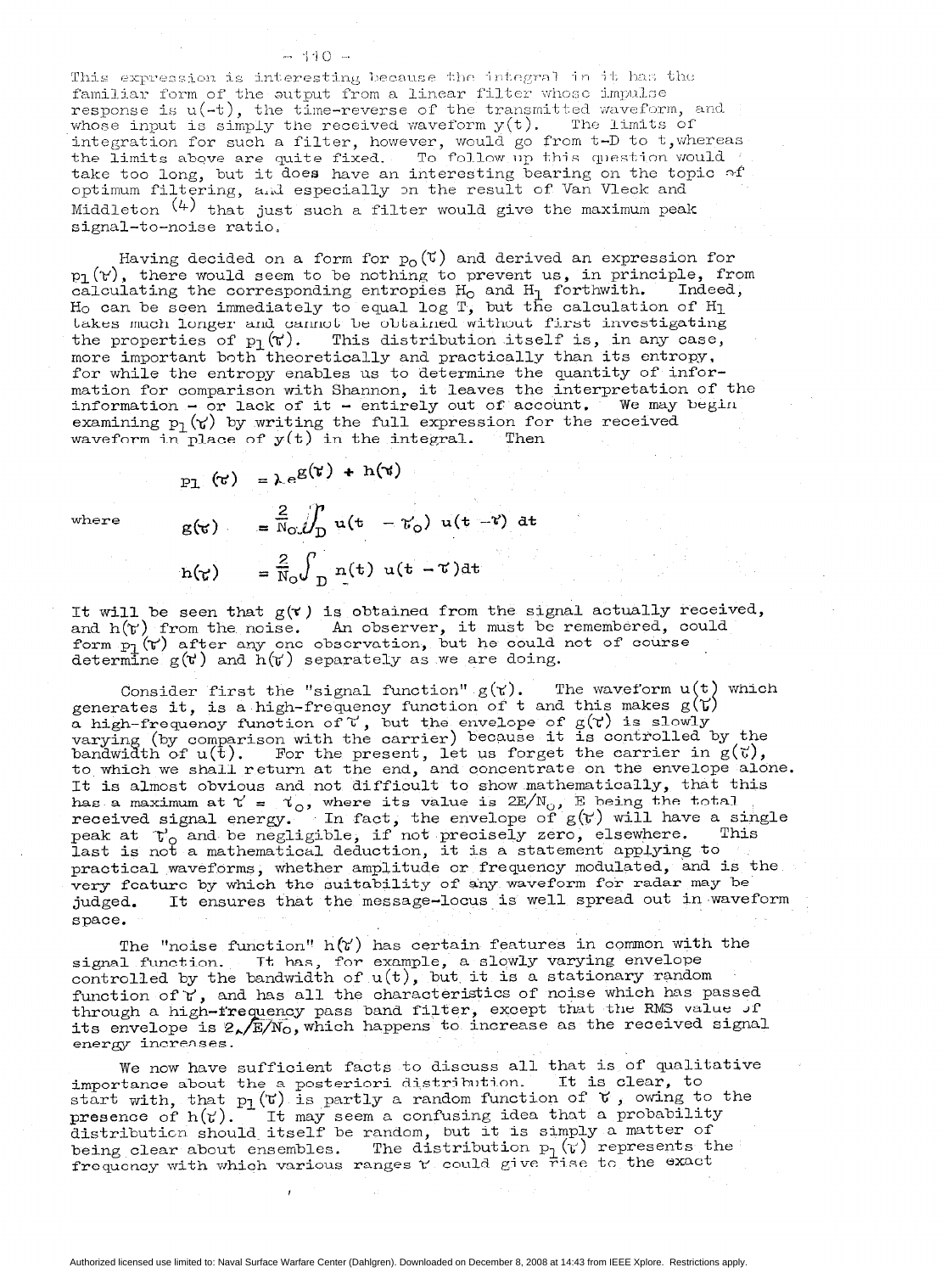waveform which we have privately stated to be due on this occasion  $\vdash$  a range  $\uparrow$ <sub>o</sub>. It will obviously depend, to some extent, on the particular way in which the noise happened to act on this occasio With a fixed true range  $\kappa_{\rm oo}$ , therefore,  $p_i$  (t) will be different from one ossasion to another, and it is just this randomness which  $h(Y)$  represen

It should be clear that if  $\mathbb{E}\mathbf{\leqslant{N_0}}$ , there will be no marked accumulation of <u>probability</u> near (,, because in terms of envelopes<br>the RES value 2^/E/N<sub>o</sub> of h(C) will exceed the peak value 2E/N<sub>o</sub> of g(Y) Throughout the remainder of the theory,we are in fact forced to assume that

# $E>>N_{\rm o}$

for purely mathematical reasons, but since it is a necessary condition fcr satisfactory observation, the assumption is not seriously embarrassing. This energy criterion is not in any way peculiar to rada and is not connected with the threshold effect due to coding. When  $\ell$  $E$   $>>$   $N_O$ , the peak value of g will be so large that, after normalization, the probability distribution  $p_1(\tau)$  will be almost unaffected by the presenc of h( $\vec{v}$ ), at least for most values of  $\vec{v}$  . Indeed, the whole of the peak in  $g(\vec{v}\,)$  except a small region immediately surrounding its apex will be simila reduced, and expansion of the exponent about  $\gamma$ distribution for  $p_1(Y)$ . will yield a Gaussia The standard deviation works out to be

where  $\beta$  2 is the second moment of the power spectrum of the transmitted waveform about its centroid. The quantity  $\beta$  is the one really important parameter associated with the transmitted waveform, and is equal, apart from a constant factor, to the "effective bandwidth" adopted by Gabor (5). The standard deviation  $\sigma$  gives us a tentative measure of the accuracy with which  $\mathcal V$  may be determined. As would be expected,  $\sigma$  decreases with an increase in signal energy and also with an increase of transmitter bandwidth such as might arise from the use of shorter pulse

 $\sigma = \frac{1}{\beta} \sqrt{\frac{N_O}{2E}}$ 

Two things appear at first to be wrong with the above result: the first is that the a posteriori distribution is apparently centred exactly  $\mathsf{u}$ occasion, apparently he could look for the centre of the peak and so  $v_o$ . Since it is within the observer's power to determine pl( $\vec{v}$ ) on any determine  $\;{\tt v}_{\rm o}\;$  exactly, which would contradict the very uncertainty the distribution is supposed (inversely) to descri noise function  $h(\mathfrak{r}')$ It is, of course, the which removes this paradox and it can be shown tha its effect is to disturb the position of the peak in a random manner and by just the right amount. Its width is largely unaffected by the presen of h, however, so that  $\sigma$  remains a valid measure of range error. The second objection ar munication theory,  $(2)$ es the moment comparison is made with general comwhich sets a limit of  $\mathbb{E}/\mathbb{N}_\mathbb{O}$  natural units of informat on any message of energy E. Yet if  $\beta$  is increased and  $\text{E/N}_\text{O}$  kept fixed, i would appear that $\tau$  can be made as small as desired. This would make  ${\rm H}_1$ as small as desired and corresponds to increasing the quantity of receiv information without limit, which would contradict Shannon's fundament theorem. Again it is the presence of  $h(i')$  which prohibits this. As  $\boldsymbol{\beta}$ is increased, the autocorrelation interval in  $h(\tau)$  is proportion reduced and more statistically independent opportunities exist for  $h(Y)$ to produce a spurious peak well in excess of its RMS value, and therefore big enough to show up on the normalized a posteriori distribution. Every time h( $t$ ) succeeds in doing thi introduced in pi(\ a spurious Gaussian distribution is and there comes a stage when there are so many of thes that g (x) might almost as well not be present. These are conditions of completely ambiguous reception, in which the accuracy of measurement might be high if the observer only knew which peak to select. The ambiguity operates in such a way as to reduce the quantity of information by just the amount required to bring it within the fundamental limit of  $E/N<sub>O</sub>$  natural units.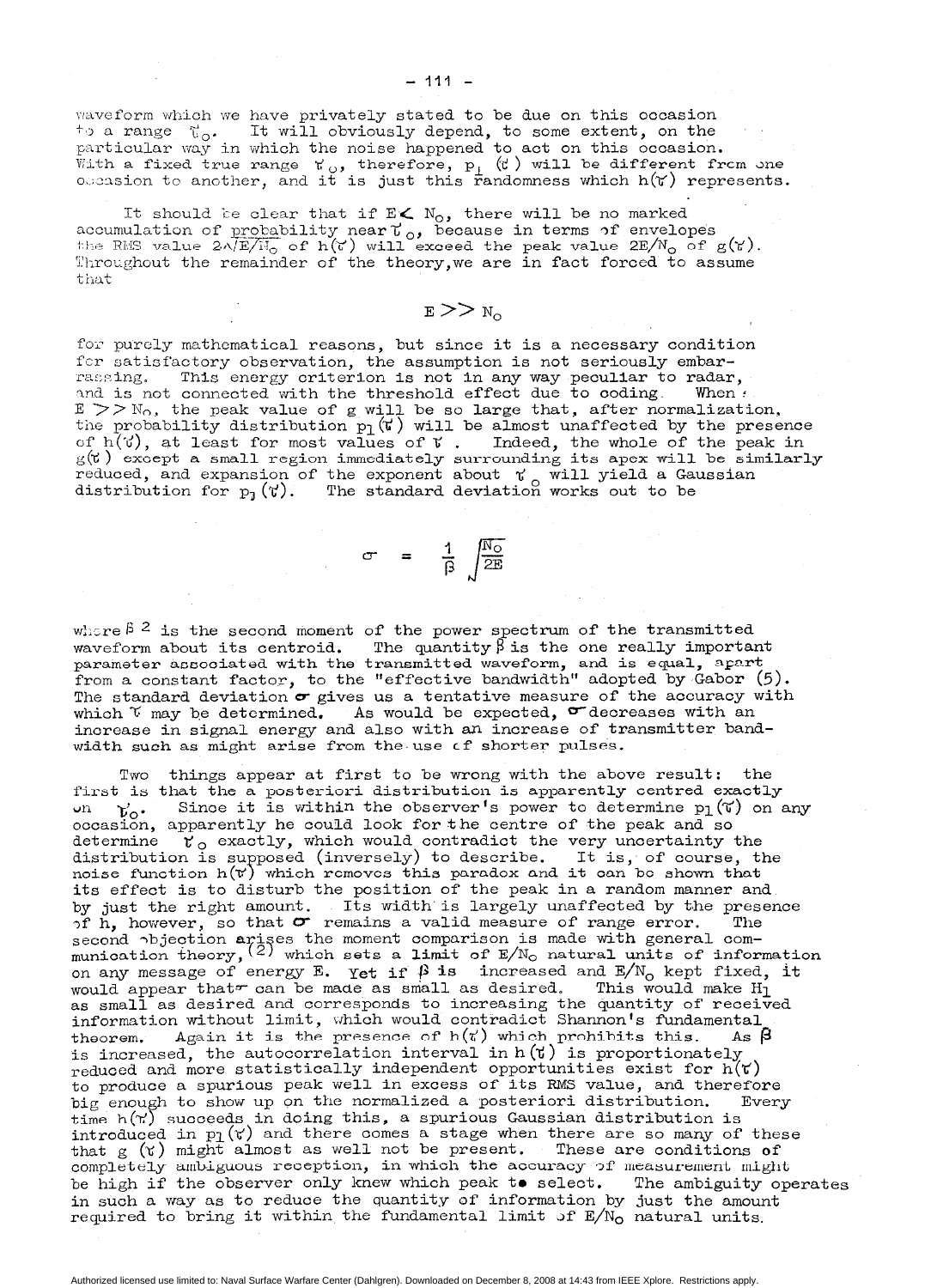The a posteriori distribution thus describes two quite different kinds of uncertainty of reception. First there is the small connected region of uncertainty in the neighbourhood of the true range. This must inevitably be present as long as the signal energy is finite, and is no cause for complaint. But in addition, when  $\beta$  is too large, there is a wild uncertainty, even though the received signal energy is large, wh a wild uncertainty, even though the received signal energy is large,<br>prevents an observer from knowing even approximately whereabouts in the interval T the true value of  $V$  is to be found. We may call thi effect non-topological error, because it arises from the non-topological mapping of a one-dimensional ensemble of messages into a multi-dimensional waveform space. This effect shows up one of the weaknesses of judging a communication system solely in terms of quantities of information. When non-topological error is present, the system is useless from a practical point of view and yet the mathematical quantity of information may be quite large. It is a question of intelligibility rather than information.

Intelligibility is a concept associated with meaning, and it is not to be expected that a general theory of it should be quite as straightforward as that of information-content. However, it may happen in particular problems that a quantitative assessment is possible. In radar, it is especially simple. We define unintelligibility by the non-topological ambiguity of reception,  $A$ , given by the area unde  $_{\mathrm{p}_{\mathrm{1}}}$  (T) which lies nowhere near the true value. The Figure illustr the dependence of A on log T $\beta$  and  $\mathbb{E}/\mathbb{N}_\mathbb{O}$ . As remarked above, ambiguit increases with  $\boldsymbol{\beta}$  , but it also depends on  $\mathbb{E}/\mathrm{N}_\mathrm{O}$  and is responsible for a threshold of intelligibility as the total received energy increas as it would with increasing time of obervation. The threshold extend over one or two units of  $E/N_{\rm o}$  and occurs (very roughly) where

$$
\log T\beta = E/N_{\rm o}
$$

Contours of information, I, are also shown. It will be seen that they behave in a markedly different manner on either side of the threshold. In the ambiguous region they would be strictly asymptotic to the fundamental limit  $I = E/N_0$  if the difference of  $H_0$  and  $H_1$  had been evaluated in a straightforward manner. But in making a detail calculation of I, we have in fact tampered with the a poster: distribution by smoothing out the fine structure produced by the "carrier" in  $\mathsf{g}(\vec{\mathsf{v}}\,)$  and  $\mathsf{h}(\vec{\mathsf{v}}\,)$ . The effect of the carrier is to make the signal peak in p1(V) consist, not of a single Gaussian distribution of standa deviation  $\sigma$ , mentioned before, but cf a closely packed sequence of very narrow Gaussfan distributions under a Gaussian envelope with this standard deviation. We have thought it best to remove the fine struct information by short-scale smoothing of  $p_1(\tau)$  because it is of no valu in practice. It arises from the comparison which the observer could make between the carrier phases of transmitted and received waveforms, and its removal increases the a posteriori entropy by a term in log  $(E/N_0)$ , which is just what prevents the absolute limit being attained in the ambiguous region. In the unambiguous region, the information I is limited solely by the topological error in range and increases comparatively slowly with energy. This is because additional energy, once the threshold has been crossed, is not employed in the systematic removal of ambiguity but in the improvement of range accuracy by continued repetition of information already partly known.

To sum up, it i, seen that there are in radar two quite different conditions of reception. There is ambiguous reception in which the information rate is high and the intelligibility low, and there is unambiguous reception in which the information rate is low but intelligibility is high. It would therefore appear that merely to evaluat quantities of information, and compare them with the ideal limits is not adequate guide to the behaviour of a communication  $\operatorname{system}$ Some figure for intelligibility may also be necessary in particular problems. The analysis of radar shows that loss of intelligibility can  $\bar{\text{b}}$ e measured, in at least this one problem, by non-topological cares, but it is quite possible to imagine systems in which non-topological assert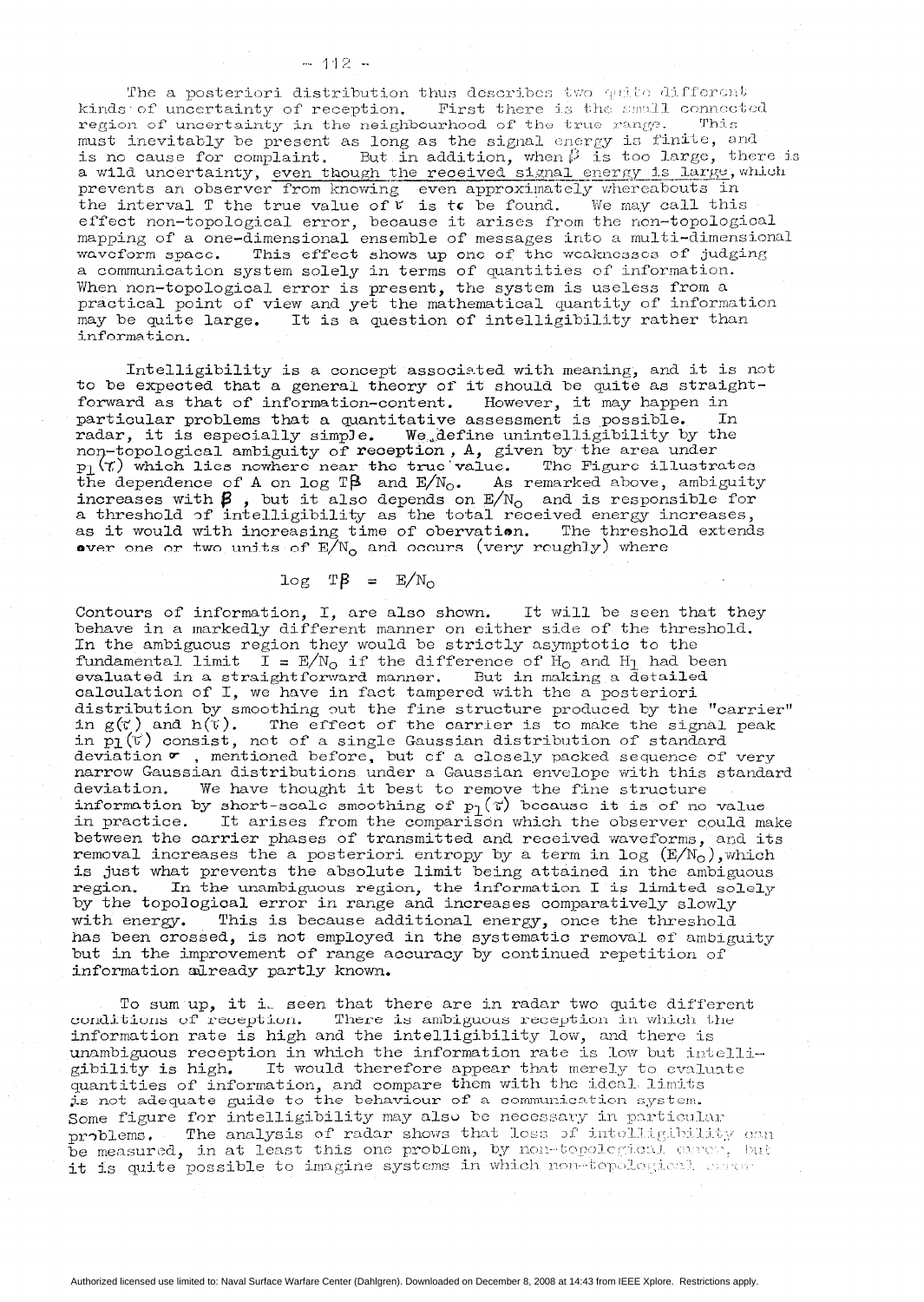would not imply complete loss of intelligibility. a situation is not inconceivable. It really depends on the purpos Even in radar, sucli for which range information is required and this is a question of meaning. In fact the whole question of defining a natural message dimensionality is one of meaning. So in suggesting that theree is some connection between intelligibility and non-topological error, which itself hinges on the specification of a natural message dimensionality, we may perhaps be merely replacing one vague term by another.

I must conclude by thanking my colleague, Mr. I.L. Davies, for his part in the work I have summarized  $(6)$ . Between the present version and the more extended one (loc.cit.), there are certain inconsistencies of notati deliberately introduced here for simplic

## **REFERENCES**

|                  | 1. Shannon C.E.                     | "Communication in the Presence of Noise",<br>Proc. I.R.E., $37, 10 (1949)$                                                                         |
|------------------|-------------------------------------|----------------------------------------------------------------------------------------------------------------------------------------------------|
| 2.               | Shannon C.E.                        | "A Mathematical Theory of Communication",<br>Bell Sys.Tech.Jour., 27, 379 and 623 (1948)                                                           |
| $\overline{3}$ . | Cherry E.C.                         | Historical Introduction (see page 22)                                                                                                              |
|                  | 4. Van Vleck J.H.<br>& Middleton D. | "A Theoretical Comparison of the Visual, Aural,<br>and Meter Reception of Pulsed Signals in the<br>Presence of Noise", Jour.App.Phys. 17, 940 (194 |
| 5.               | Gabor D.                            | "Theory of Communication",<br>J.L.E.E., 93 (Pt.III), 429 (1946)                                                                                    |

6. Woodward P.M. & Davies I.L. "Theory of Radar Information", Phil. Mag., Ser. 7,  $\frac{11}{1001}$  (1950)